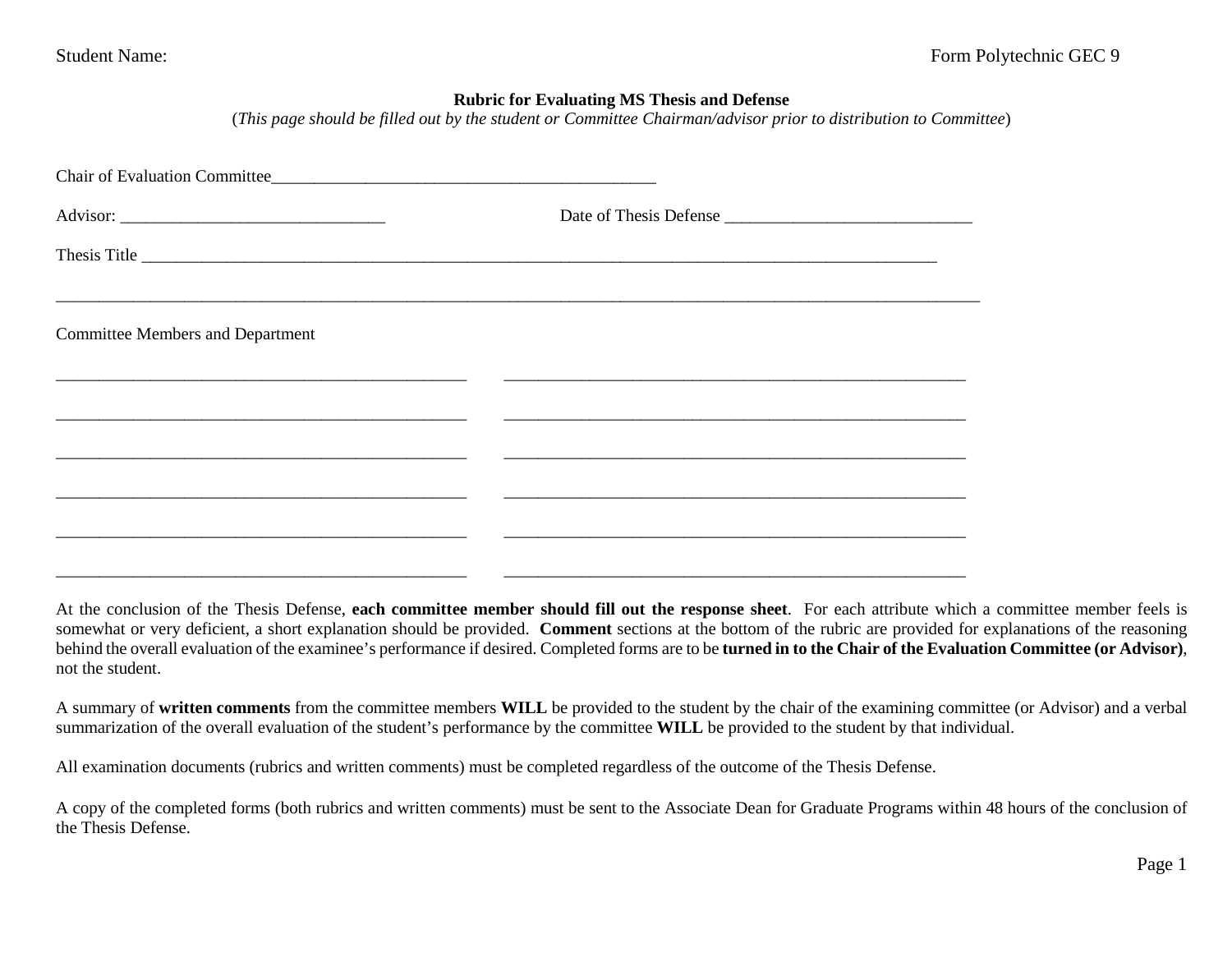|  | Thesis Defense Rubric – Completed by: | Date |  |
|--|---------------------------------------|------|--|
|--|---------------------------------------|------|--|

| Attribute                        | Does Not Meet Expectations                                                   | го де сотраста ду еаси соттите тетдет. 1 теазе спеск дожь јог ан еташиноп стнега тагуои јестате арргоргиие мини еаси антише сатезогу)<br><b>Meets Expectations</b> | <b>Exceeds Expectations</b>                                                                                  |
|----------------------------------|------------------------------------------------------------------------------|--------------------------------------------------------------------------------------------------------------------------------------------------------------------|--------------------------------------------------------------------------------------------------------------|
| Overall quality presentation     | $\Box$ Poorly organized                                                      | $\Box$ Clearly organized                                                                                                                                           | $\Box$ Well organized                                                                                        |
|                                  | $\Box$ Poor presentation                                                     | $\Box$ Clear presentation                                                                                                                                          | $\Box$ Professional presentation                                                                             |
|                                  | $\Box$ Poor communication skills                                             | $\Box$ Good communication skills                                                                                                                                   | $\Box$ Excellent communication skills                                                                        |
|                                  | $\Box$ Slides and handouts difficult to read                                 | $\Box$ Slides and handouts clear                                                                                                                                   | $\Box$ Slides and handouts outstanding                                                                       |
| Overall breadth of knowledge     | $\Box$ Presentation unacceptable                                             | $\Box$ Presentation acceptable                                                                                                                                     | $\Box$ Presentation superior                                                                                 |
|                                  | $\Box$ Presentation reveals critical<br>weaknesses in depth of knowledge     | $\Box$ Presentation reveals some depth of<br>knowledge in subject matter                                                                                           | $\Box$ Presentation reveals exceptional<br>depth of subject knowledge                                        |
|                                  | in subject matter<br>$\Box$ Presentation does not reflect well               | $\Box$ Presentation reveals above average<br>critical thinking skills                                                                                              | $\Box$ Presentation reveals well developed<br>critical thinking skills                                       |
|                                  | developed critical thinking skills<br>$\Box$ Presentation is narrow in scope | $\Box$ Presentation reveals the ability to<br>draw from knowledge in several<br>disciplines                                                                        | $\Box$ Presentation reveals the ability to<br>interconnect and extend knowledge<br>from multiple disciplines |
| Quality of response to questions | $\Box$ Responses are incomplete                                              | $\Box$ Responses are complete                                                                                                                                      | $\Box$ Responses are eloquent                                                                                |
|                                  | $\Box$ Arguments are poorly presented                                        | $\Box$ Arguments are well organized                                                                                                                                | $\Box$ Arguments are skillfully presented                                                                    |
|                                  | $\Box$ Respondent exhibits lack of<br>knowledge in subject area              | $\Box$ Respondent exhibits adequate<br>knowledge in subject area                                                                                                   | $\Box$ Respondent exhibits superior<br>knowledge in subject area                                             |
|                                  | $\Box$ Responses do not meet level<br>expected of a M.S. graduate            | $\Box$ Responses meet level expected of a<br>MS graduate                                                                                                           | $\Box$ Responses exceed level expected of<br>a MS graduate                                                   |
| <b>Overall Assessment</b>        | $\Box$ Does not meet expectations                                            | $\Box$ Meets Expectations                                                                                                                                          | $\square$ Exceeds Expectations                                                                               |
| Comments:                        |                                                                              |                                                                                                                                                                    |                                                                                                              |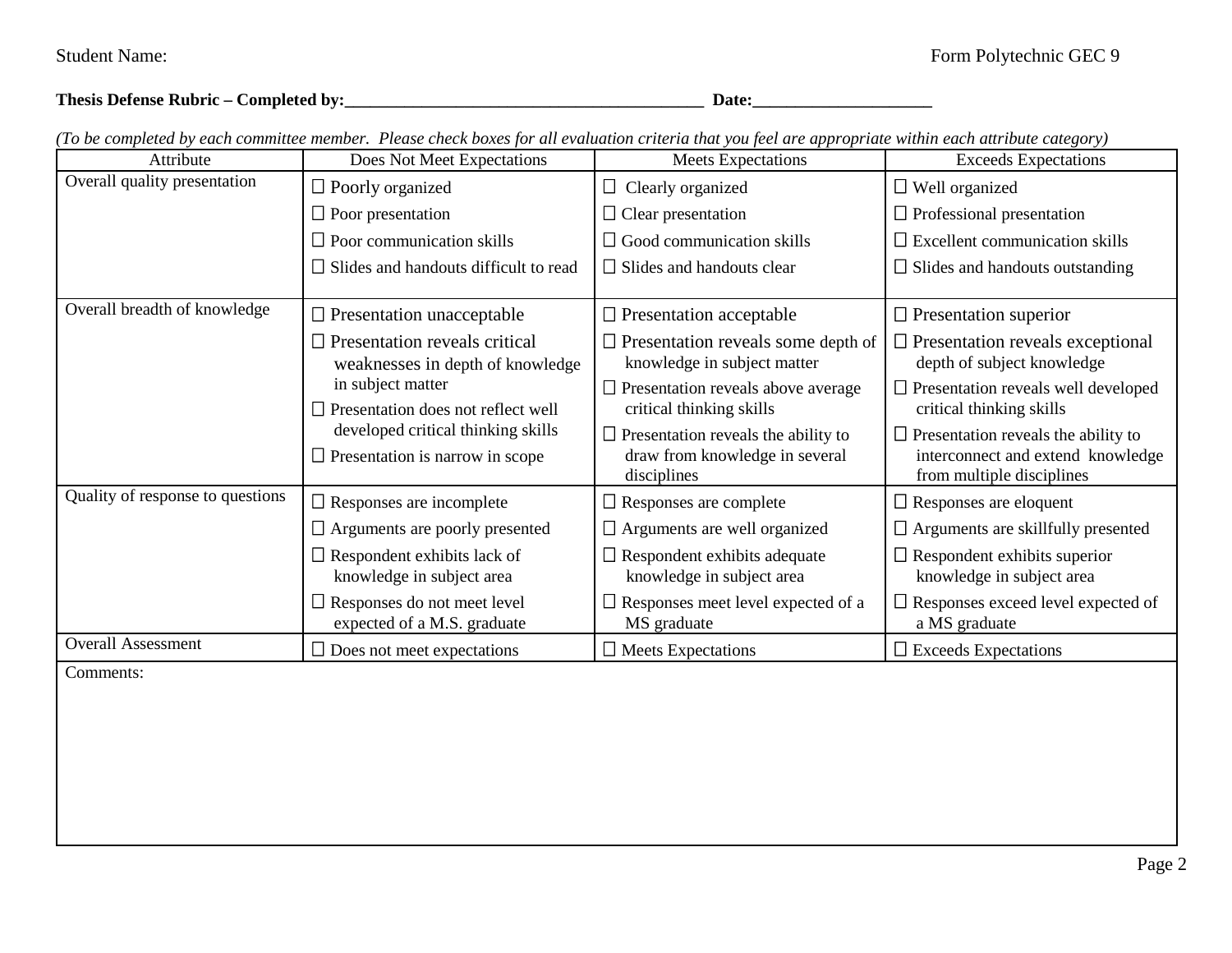| <b>Thesis Defense Rubric <math>-</math></b><br><b>Date</b><br>Completed by: |  |
|-----------------------------------------------------------------------------|--|
|-----------------------------------------------------------------------------|--|

Attribute Does Not Meet Expectations Meets Expectations Exceeds Expectations Overall quality presentation  $\Box$  Poorly organized  $\Box$  Poor presentation  $\Box$  Poor communication skills  $\square$  Slides and handouts difficult to read  $\Box$  Clearly organized  $\Box$  Clear presentation  $\Box$  Good communication skills  $\Box$  Slides and handouts clear Well organized  $\Box$  Professional presentation  $\square$  Excellent communication skills  $\Box$  Slides and handouts outstanding Overall breadth of knowledge  $\Box$  Presentation unacceptable  $\square$  Presentation reveals critical weaknesses in depth of knowledge in subject matter  $\Box$  Presentation does not reflect well developed critical thinking skills  $\Box$  Presentation is narrow in scope  $\square$  Presentation acceptable  $\square$  Presentation reveals some depth of knowledge in subject matter  $\square$  Presentation reveals above average critical thinking skills  $\square$  Presentation reveals the ability to draw from knowledge in several disciplines  $\square$  Presentation superior  $\square$  Presentation reveals exceptional depth of subject knowledge  $\square$  Presentation reveals well developed critical thinking skills  $\square$  Presentation reveals the ability to interconnect and extend knowledge from multiple disciplines Quality of response to questions  $\Box$  Responses are incomplete □ Arguments are poorly presented  $\Box$  Respondent exhibits lack of knowledge in subject area □ Responses do not meet level expected of a M.S. graduate □ Responses are complete Arguments are well organized  $\Box$  Respondent exhibits adequate knowledge in subject area  $\Box$  Responses meet level expected of a MS graduate □ Responses are eloquent  $\Box$  Arguments are skillfully presented  $\Box$  Respondent exhibits superior knowledge in subject area Responses exceed level expected of a MS graduate Overall Assessment  $\Box$  Does not meet expectations  $\Box$  Meets Expectations  $\Box$  Exceeds Expectations Comments: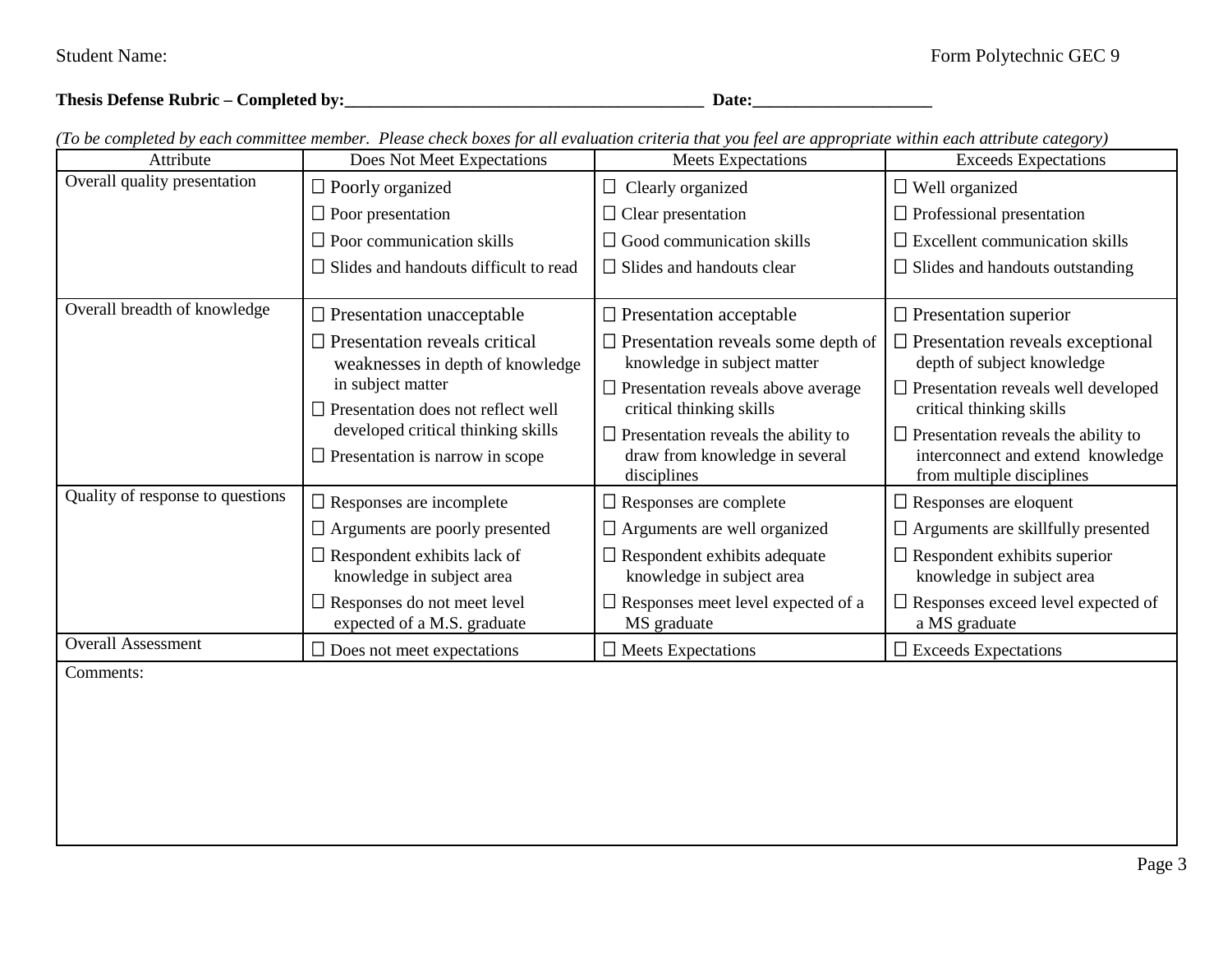| Thesis Defense Rubric – Completed by: | Date |
|---------------------------------------|------|
|                                       |      |

| Attribute                        | Does Not Meet Expectations                                                   | <b>Meets Expectations</b>                                                                   | ro oceanpicture y caen commune memoen "ricade encer ooxes jor an cranaanon criteria mar you jeer are appropriant caen announcement, y<br><b>Exceeds Expectations</b> |
|----------------------------------|------------------------------------------------------------------------------|---------------------------------------------------------------------------------------------|----------------------------------------------------------------------------------------------------------------------------------------------------------------------|
| Overall quality presentation     | $\Box$ Poorly organized                                                      | $\Box$ Clearly organized                                                                    | $\Box$ Well organized                                                                                                                                                |
|                                  | $\Box$ Poor presentation                                                     | $\Box$ Clear presentation                                                                   | $\Box$ Professional presentation                                                                                                                                     |
|                                  | $\Box$ Poor communication skills                                             | $\Box$ Good communication skills                                                            | $\Box$ Excellent communication skills                                                                                                                                |
|                                  | $\Box$ Slides and handouts difficult to read                                 | $\Box$ Slides and handouts clear                                                            | $\Box$ Slides and handouts outstanding                                                                                                                               |
| Overall breadth of knowledge     | $\Box$ Presentation unacceptable                                             | $\Box$ Presentation acceptable                                                              | $\Box$ Presentation superior                                                                                                                                         |
|                                  | $\Box$ Presentation reveals critical<br>weaknesses in depth of knowledge     | $\Box$ Presentation reveals some depth of<br>knowledge in subject matter                    | $\Box$ Presentation reveals exceptional<br>depth of subject knowledge                                                                                                |
|                                  | in subject matter<br>Presentation does not reflect well                      | $\Box$ Presentation reveals above average<br>critical thinking skills                       | $\Box$ Presentation reveals well developed<br>critical thinking skills                                                                                               |
|                                  | developed critical thinking skills<br>$\Box$ Presentation is narrow in scope | $\Box$ Presentation reveals the ability to<br>draw from knowledge in several<br>disciplines | $\Box$ Presentation reveals the ability to<br>interconnect and extend knowledge<br>from multiple disciplines                                                         |
| Quality of response to questions | $\Box$ Responses are incomplete                                              | $\Box$ Responses are complete                                                               | $\Box$ Responses are eloquent                                                                                                                                        |
|                                  | $\Box$ Arguments are poorly presented                                        | $\Box$ Arguments are well organized                                                         | $\Box$ Arguments are skillfully presented                                                                                                                            |
|                                  | $\Box$ Respondent exhibits lack of<br>knowledge in subject area              | $\Box$ Respondent exhibits adequate<br>knowledge in subject area                            | $\Box$ Respondent exhibits superior<br>knowledge in subject area                                                                                                     |
|                                  | $\Box$ Responses do not meet level<br>expected of a MS graduate              | $\Box$ Responses meet level expected of a<br>MS graduate                                    | $\Box$ Responses exceed level expected of<br>a MS graduate                                                                                                           |
| <b>Overall Assessment</b>        | $\Box$ Does not meet expectations                                            | $\Box$ Meets Expectations                                                                   | $\Box$ Exceeds Expectations                                                                                                                                          |
| Comments:                        |                                                                              |                                                                                             |                                                                                                                                                                      |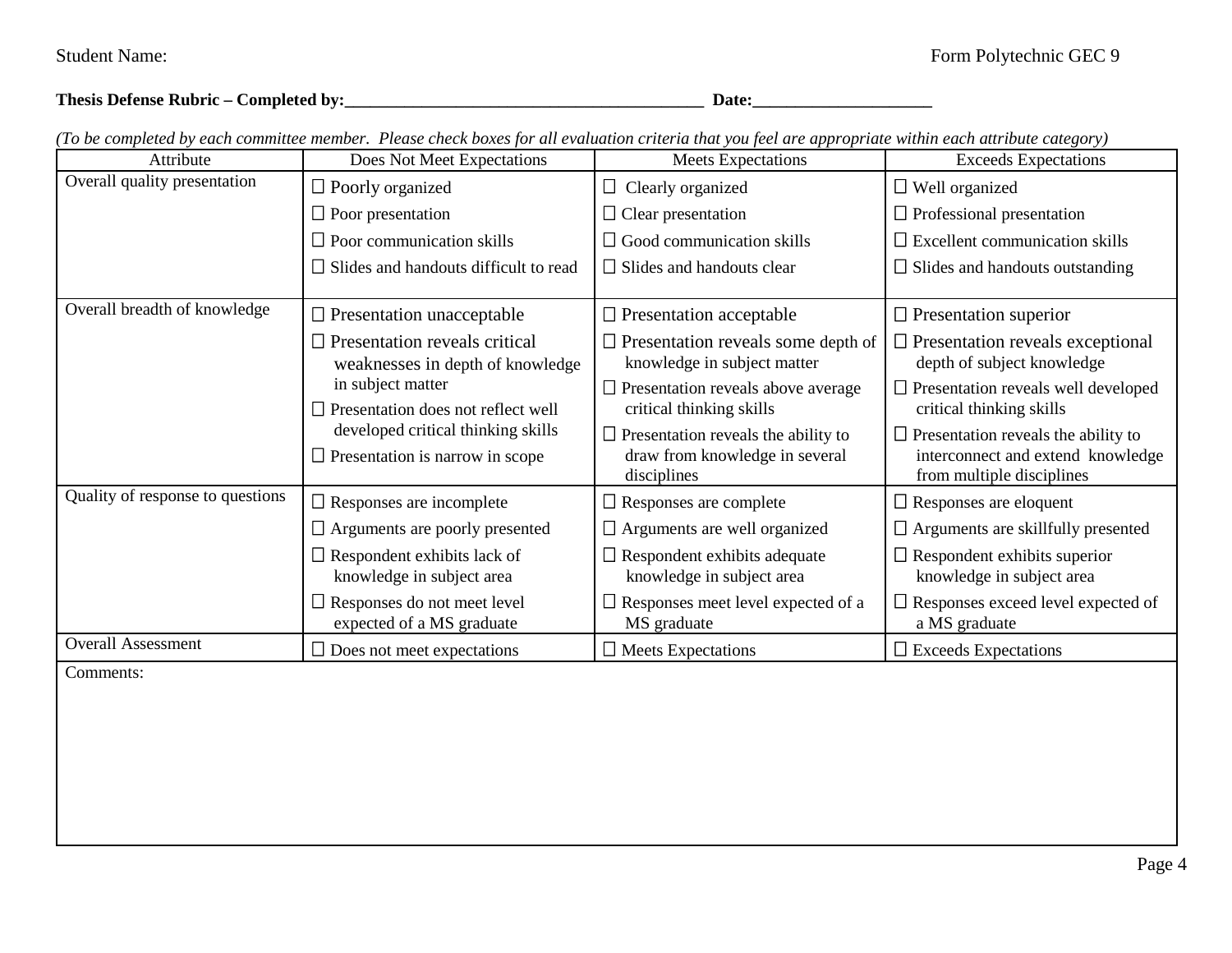**Thesis Rubric – Completed by:\_\_\_\_\_\_\_\_\_\_\_\_\_\_\_\_\_\_\_\_\_\_\_\_\_\_\_\_\_\_\_\_\_\_\_\_\_\_\_\_\_\_ Date:\_\_\_\_\_\_\_\_\_\_\_\_\_\_\_\_\_\_**

| Attribute                  | Does Not Meet Expectations                                                              | ro oceanipierea o jedich communee memoen "ricule encer oolles jor un crumumon criterium you ject ure upproprium cultural cultural cultural<br><b>Meets Expectations</b> | <b>Exceeds Expectations</b>                                             |
|----------------------------|-----------------------------------------------------------------------------------------|-------------------------------------------------------------------------------------------------------------------------------------------------------------------------|-------------------------------------------------------------------------|
| Overall quality of science | $\Box$ Arguments are incoherent or flawed                                               | $\Box$ Arguments are coherent and clear                                                                                                                                 | $\Box$ Arguments are superior                                           |
|                            | $\Box$ Objectives are poorly defined                                                    | $\Box$ Objectives are clear                                                                                                                                             | $\Box$ Objectives are well defined                                      |
|                            | Demonstrates rudimentary critical<br>thinking skills                                    | $\Box$ Demonstrates average critical thinking<br>skills                                                                                                                 | $\Box$ Exhibits mature, critical thinking skills                        |
|                            | $\Box$ Does not reflect understanding of<br>subject matter and associated<br>literature | $\Box$ Reflects understanding of subject<br>matter and associated literature                                                                                            | $\Box$ Exhibits mastery of subject matter and<br>associated literature. |
|                            | $\Box$ Demonstrates poor understanding of<br>theoretical concepts                       | $\Box$ Demonstrates understanding of<br>theoretical concepts                                                                                                            | $\Box$ Demonstrates mastery of theoretical<br>concepts                  |
|                            | $\Box$ Displays limited creativity and insight                                          | $\Box$ Displays creativity and insight                                                                                                                                  | $\Box$ Displays exceptional creativity and<br>insight                   |
| Contribution to discipline | $\Box$ Limited evidence of discovery                                                    | $\square$ Some evidence of discovery                                                                                                                                    | $\square$ Exceptional evidence of discovery                             |
|                            | $\Box$ Limited expansion upon previous<br>research                                      | $\Box$ Builds upon previous research                                                                                                                                    | $\Box$ Greatly extends previous research                                |
|                            | $\Box$ Limited theoretical or applied<br>significance                                   | $\Box$ Reasonable theoretical or applied<br>significance                                                                                                                | $\square$ Exceptional theoretical or applied<br>significance            |
|                            | $\Box$ Limited publication potential                                                    | $\Box$ Reasonable publication potential                                                                                                                                 | $\Box$ Exceptional publication potential                                |
| Responsible Conduct of     | $\Box$ Demonstrates unacceptable originality                                            | $\Box$ Demonstrates acceptable originality                                                                                                                              | $\Box$ Demonstrates exceptional originality                             |
| Research                   | $\Box$ Lacks regulatory compliance                                                      | $\Box$ Considers regulatory compliance                                                                                                                                  | $\Box$ Demonstrates regulatory compliance                               |
|                            | $\Box$ Documentation is inadequate                                                      | $\Box$ Documentation is adequate                                                                                                                                        | $\Box$ Documentation is excellent                                       |
| Quality of writing         | $\Box$ Writing is weak                                                                  | $\Box$ Writing is adequate                                                                                                                                              | $\Box$ Writing is publication quality                                   |
|                            | Numerous grammatical and spelling                                                       | $\Box$ Some grammatical and spelling errors                                                                                                                             | $\Box$ No grammatical or spelling errors                                |
|                            | errors apparent                                                                         | apparent                                                                                                                                                                | apparent                                                                |
|                            | $\Box$ Organization is poor                                                             | $\Box$ Organization is logical                                                                                                                                          | $\Box$ Organization is excellent                                        |
| <b>Overall Assessment</b>  | $\Box$ Does not meet expectations                                                       | $\Box$ Meets Expectations                                                                                                                                               | $\Box$ Exceeds Expectations                                             |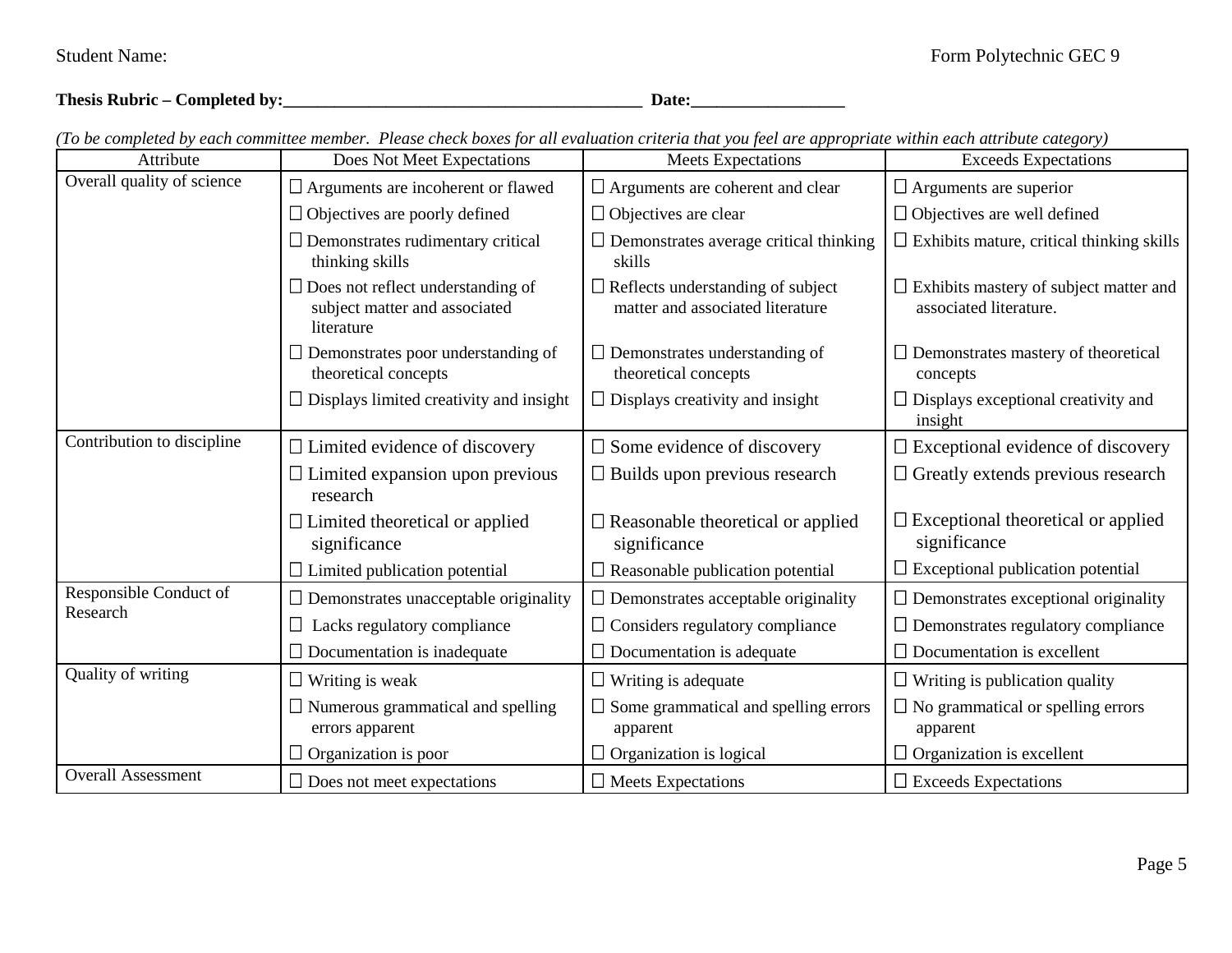**Thesis Rubric – Completed by:\_\_\_\_\_\_\_\_\_\_\_\_\_\_\_\_\_\_\_\_\_\_\_\_\_\_\_\_\_\_\_\_\_\_\_\_\_\_\_\_\_\_ Date:\_\_\_\_\_\_\_\_\_\_\_\_\_\_\_\_\_\_**

| Attribute                  | Does Not Meet Expectations                                                              | ro oceanipierea o jeunele communel memoer. I rease enceu oostes for an eramanon erueria mar jou ject anc appropriam minimite cancel<br><b>Meets Expectations</b> | <b>Exceeds Expectations</b>                                             |
|----------------------------|-----------------------------------------------------------------------------------------|------------------------------------------------------------------------------------------------------------------------------------------------------------------|-------------------------------------------------------------------------|
| Overall quality of science | $\Box$ Arguments are incoherent or flawed                                               | $\Box$ Arguments are coherent and clear                                                                                                                          | $\Box$ Arguments are superior                                           |
|                            | $\Box$ Objectives are poorly defined                                                    | $\Box$ Objectives are clear                                                                                                                                      | $\Box$ Objectives are well defined                                      |
|                            | $\Box$ Demonstrates rudimentary critical<br>thinking skills                             | $\Box$ Demonstrates average critical thinking<br>skills                                                                                                          | $\Box$ Exhibits mature, critical thinking skills                        |
|                            | $\Box$ Does not reflect understanding of<br>subject matter and associated<br>literature | $\Box$ Reflects understanding of subject<br>matter and associated literature                                                                                     | $\Box$ Exhibits mastery of subject matter and<br>associated literature. |
|                            | $\Box$ Demonstrates poor understanding of<br>theoretical concepts                       | $\Box$ Demonstrates understanding of<br>theoretical concepts                                                                                                     | $\Box$ Demonstrates mastery of theoretical<br>concepts                  |
|                            | $\Box$ Displays limited creativity and insight                                          | $\Box$ Displays creativity and insight                                                                                                                           | $\Box$ Displays exceptional creativity and<br>insight                   |
| Contribution to discipline | $\Box$ Limited evidence of discovery                                                    | $\square$ Some evidence of discovery                                                                                                                             | $\square$ Exceptional evidence of discovery                             |
|                            | $\Box$ Limited expansion upon previous<br>research                                      | $\Box$ Builds upon previous research                                                                                                                             | $\Box$ Greatly extends previous research                                |
|                            | $\Box$ Limited theoretical or applied<br>significance                                   | $\Box$ Reasonable theoretical or applied<br>significance                                                                                                         | $\square$ Exceptional theoretical or applied<br>significance            |
|                            | $\Box$ Limited publication potential                                                    | $\Box$ Reasonable publication potential                                                                                                                          | $\Box$ Exceptional publication potential                                |
| Responsible Conduct of     | $\Box$ Demonstrates unacceptable originality                                            | $\Box$ Demonstrates acceptable originality                                                                                                                       | $\Box$ Demonstrates exceptional originality                             |
| Research                   | $\Box$ Lacks regulatory compliance                                                      | $\Box$ Considers regulatory compliance                                                                                                                           | $\Box$ Demonstrates regulatory compliance                               |
|                            | $\Box$ Documentation is inadequate                                                      | $\Box$ Documentation is adequate                                                                                                                                 | $\Box$ Documentation is excellent                                       |
| Quality of writing         | $\Box$ Writing is weak                                                                  | $\Box$ Writing is adequate                                                                                                                                       | $\Box$ Writing is publication quality                                   |
|                            | $\Box$ Numerous grammatical and spelling<br>errors apparent                             | $\Box$ Some grammatical and spelling errors<br>apparent                                                                                                          | $\Box$ No grammatical or spelling errors<br>apparent                    |
|                            | $\Box$ Organization is poor                                                             | $\Box$ Organization is logical                                                                                                                                   | $\Box$ Organization is excellent                                        |
| <b>Overall Assessment</b>  | $\Box$ Does not meet expectations                                                       | $\Box$ Meets Expectations                                                                                                                                        | $\Box$ Exceeds Expectations                                             |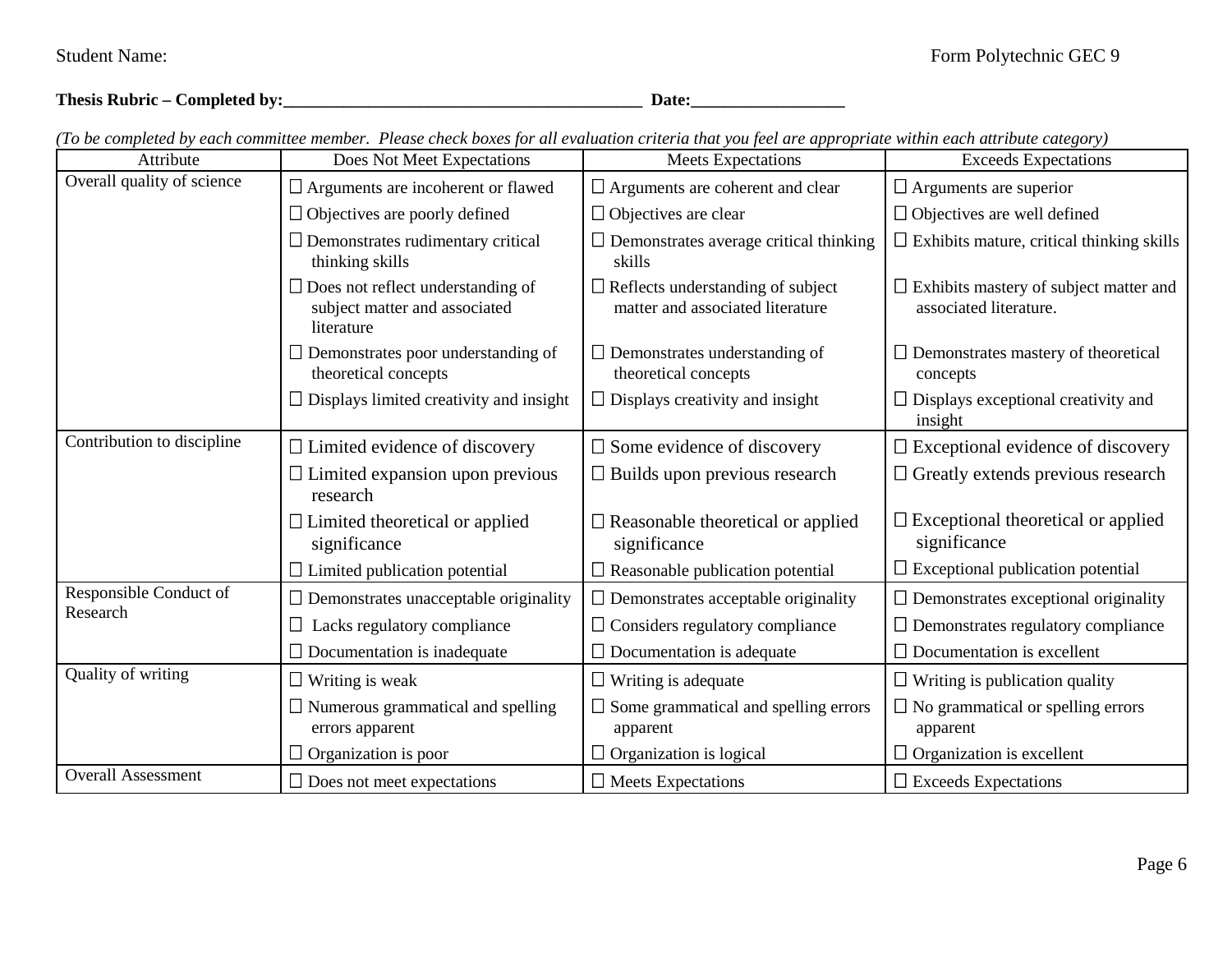| Thesis Rubric – Completed by: | Date |
|-------------------------------|------|
|                               |      |

| (To be completed by each committee member. Please check boxes for all evaluation criteria that you feel are appropriate within each attribute category) |  |
|---------------------------------------------------------------------------------------------------------------------------------------------------------|--|
|---------------------------------------------------------------------------------------------------------------------------------------------------------|--|

| Attribute                          | Does Not Meet Expectations                                                              | <b>Meets Expectations</b>                                                    | <b>Exceeds Expectations</b>                                             |
|------------------------------------|-----------------------------------------------------------------------------------------|------------------------------------------------------------------------------|-------------------------------------------------------------------------|
| Overall quality of science         | $\Box$ Arguments are incoherent or flawed                                               | $\Box$ Arguments are coherent and clear                                      | $\Box$ Arguments are superior                                           |
|                                    | $\Box$ Objectives are poorly defined                                                    | $\Box$ Objectives are clear                                                  | $\Box$ Objectives are well defined                                      |
|                                    | $\Box$ Demonstrates rudimentary critical<br>thinking skills                             | $\Box$ Demonstrates average critical thinking<br>skills                      | $\Box$ Exhibits mature, critical thinking skills                        |
|                                    | $\Box$ Does not reflect understanding of<br>subject matter and associated<br>literature | $\Box$ Reflects understanding of subject<br>matter and associated literature | $\Box$ Exhibits mastery of subject matter and<br>associated literature. |
|                                    | $\Box$ Demonstrates poor understanding of<br>theoretical concepts                       | $\Box$ Demonstrates understanding of<br>theoretical concepts                 | $\Box$ Demonstrates mastery of theoretical<br>concepts                  |
|                                    | $\Box$ Displays limited creativity and insight                                          | $\Box$ Displays creativity and insight                                       | $\Box$ Displays exceptional creativity and<br>insight                   |
| Contribution to discipline         | $\Box$ Limited evidence of discovery                                                    | $\square$ Some evidence of discovery                                         | $\square$ Exceptional evidence of discovery                             |
|                                    | $\Box$ Limited expansion upon previous<br>research                                      | $\Box$ Builds upon previous research                                         | $\Box$ Greatly extends previous research                                |
|                                    | $\Box$ Limited theoretical or applied<br>significance                                   | $\Box$ Reasonable theoretical or applied<br>significance                     | $\square$ Exceptional theoretical or applied<br>significance            |
|                                    | $\Box$ Limited publication potential                                                    | $\Box$ Reasonable publication potential                                      | $\Box$ Exceptional publication potential                                |
| Responsible Conduct of<br>Research | $\Box$ Demonstrates unacceptable originality                                            | $\Box$ Demonstrates acceptable originality                                   | $\Box$ Demonstrates exceptional originality                             |
|                                    | $\Box$ Lacks regulatory compliance                                                      | $\Box$ Considers regulatory compliance                                       | $\Box$ Demonstrates regulatory compliance                               |
|                                    | $\Box$ Documentation is inadequate                                                      | $\Box$ Documentation is adequate                                             | $\Box$ Documentation is excellent                                       |
| Quality of writing                 | $\Box$ Writing is weak                                                                  | $\Box$ Writing is adequate                                                   | $\Box$ Writing is publication quality                                   |
|                                    | $\Box$ Numerous grammatical and spelling<br>errors apparent                             | $\Box$ Some grammatical and spelling errors<br>apparent                      | $\Box$ No grammatical or spelling errors<br>apparent                    |
|                                    | $\Box$ Organization is poor                                                             | $\Box$ Organization is logical                                               | $\Box$ Organization is excellent                                        |
| <b>Overall Assessment</b>          | $\Box$ Does not meet expectations                                                       | $\Box$ Meets Expectations                                                    | $\Box$ Exceeds Expectations                                             |